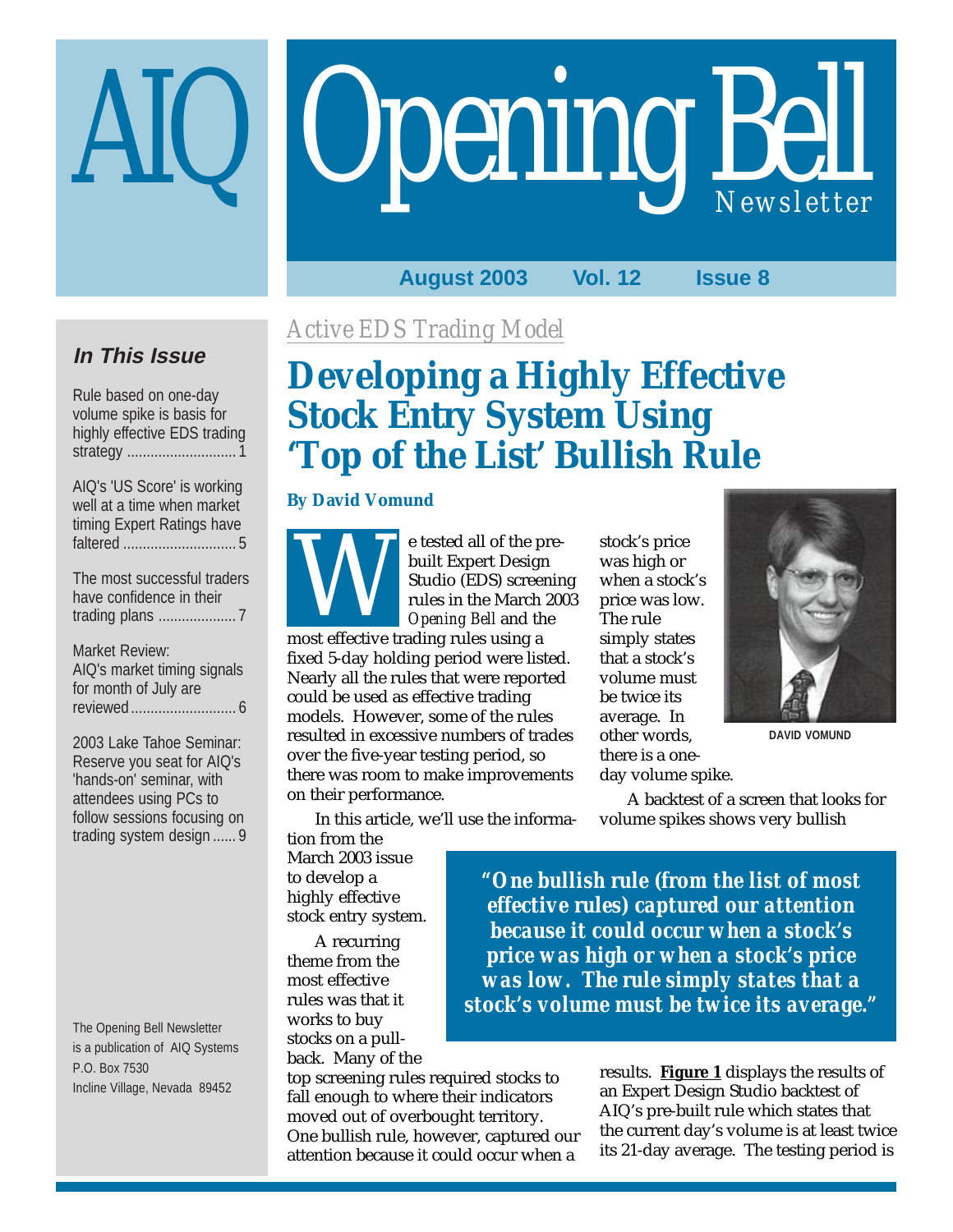#### AIQ Opening Bell August 2003

backtest are the 1300 AIQ Pyramid from 01/01/99 to 07/15/03. This period includes both bull and bear markets. The stocks used in the stocks. The sell strategy is a fixed 5 day holding period.

In Figure 1 we see that the average trade outperformed the S&P 500. The average trade gained 0.75% in the 5-business-day holding period (7 calendar days). The annual return on investment was 37.50%. That figure does not represent the return that you would have seen if you applied this strategy, but it is useful in comparing and forming a trading system. This return is in the top 15% of all the returns in the 200 pre-built EDS rules.

In order to effectively trade a system you have to be comfortable with it. Although the volume spike rule tests well, I'd be nervous trading it. Yes, high volume days are very important but what if the stock comes under extreme selling pressure on the high volume day? To help the comfort level, I added a rule stating that on the day of the volume spike the stock must close in the upper half of its daily range. In

| Aug.-03 - Expert Design Studio<br>File Test View Help                                                                       |                |                       |                    |                       |  | $\Box$ e $\mathsf{X}$ |
|-----------------------------------------------------------------------------------------------------------------------------|----------------|-----------------------|--------------------|-----------------------|--|-----------------------|
| $\Box\left \mathcal{B}\right \mathbf{H}\left \mathcal{B}\right \mathbf{E}\left \mathcal{B}\right $<br>$\Box$ $\mathbf{A}^*$ |                | 1000                  |                    |                       |  |                       |
| Summary Positions                                                                                                           |                |                       |                    |                       |  |                       |
| Aug Volume                                                                                                                  |                |                       |                    |                       |  |                       |
|                                                                                                                             |                | Winners<br>---------- | Losers<br>-------- | Neutral<br>---------- |  |                       |
| Number of trades in test:                                                                                                   | 47816          | 24049                 | 22867              | 900                   |  |                       |
| Average periods per trade:                                                                                                  | $\overline{7}$ | $\overline{7}$        | $\overline{7}$     | $\overline{7}$        |  |                       |
| Maximum Profit/Loss:                                                                                                        |                | 144.48%               | $(73.65)\%$        |                       |  |                       |
| Average Drawdown:                                                                                                           | $(4.18)\%$     | $(1.35)\%$            | $(7.32)\%$         |                       |  |                       |
| Average Profit/Loss:                                                                                                        | 0.75%          | 7.19%                 | (6.00)%            |                       |  |                       |
| Average SPX Profit/Loss:                                                                                                    | $(0.04)\%$     | 0.63%                 | (0.74)%            |                       |  |                       |
| Probability:                                                                                                                |                | 50.29%                | 47.82%             |                       |  |                       |
| Average Annual ROI:                                                                                                         | 37.50%         | 360.61%               | $(300.49)$ %       |                       |  |                       |
| Annual SPX (Buy & Hold):                                                                                                    | (4.09)%        |                       |                    |                       |  |                       |
| Reward/Risk Ratio:                                                                                                          | 1.26           |                       |                    |                       |  |                       |
| Start test date:                                                                                                            | 01/01/99       |                       |                    |                       |  |                       |
| End test date:                                                                                                              | 07/15/03       |                       |                    |                       |  |                       |
| Using list: LISTMM                                                                                                          |                |                       |                    |                       |  |                       |
| Includes Open Positions (10)                                                                                                |                |                       |                    |                       |  |                       |
| Pricing Summary                                                                                                             |                |                       |                    |                       |  |                       |
| Entry price: [Open]                                                                                                         |                |                       |                    |                       |  |                       |
| Exit price: [Open]                                                                                                          |                |                       |                    |                       |  |                       |
| Exit Summary                                                                                                                |                |                       |                    |                       |  |                       |
| Hold for 5 periods                                                                                                          |                |                       |                    |                       |  |                       |
|                                                                                                                             |                |                       |                    |                       |  |                       |
|                                                                                                                             |                |                       |                    |                       |  |                       |
|                                                                                                                             |                |                       |                    |                       |  |                       |
|                                                                                                                             |                |                       |                    |                       |  |                       |
|                                                                                                                             |                |                       |                    |                       |  |                       |
|                                                                                                                             |                |                       |                    |                       |  |                       |
|                                                                                                                             |                |                       |                    |                       |  |                       |
|                                                                                                                             |                |                       |                    |                       |  |                       |
|                                                                                                                             |                |                       |                    |                       |  |                       |
|                                                                                                                             |                |                       |                    |                       |  |                       |
|                                                                                                                             |                |                       |                    |                       |  |                       |
|                                                                                                                             |                |                       |                    |                       |  |                       |
| For Help, press F1                                                                                                          |                |                       |                    |                       |  | CAP NUM               |

**Figure 1.** Results of EDS backtest run on volume spike screening rule.

*"In order to effectively trade a system you have to be comfortable with it. Although having a volume spike tests well, I'd be nervous trading it…I added a rule stating that on the day of the volume spike the stock must close in the upper half of its daily range."*

| Aug.-03 - Expert Design Studio<br>File Test View Help                                                                                                                                                                                                                                                                                                                                                                          |                                                                                                                 |                                                                                                                  |                                                                                                                                |                                                |  | $\Box$ e $\mathbf{x}$ |
|--------------------------------------------------------------------------------------------------------------------------------------------------------------------------------------------------------------------------------------------------------------------------------------------------------------------------------------------------------------------------------------------------------------------------------|-----------------------------------------------------------------------------------------------------------------|------------------------------------------------------------------------------------------------------------------|--------------------------------------------------------------------------------------------------------------------------------|------------------------------------------------|--|-----------------------|
| $\text{D}\text{E}\text{E}\text{E}\text{E}\text{E}$<br>$\Box$ $\mathbf{A}$<br>Summary Positions                                                                                                                                                                                                                                                                                                                                 |                                                                                                                 | $  \cdot   \cdot  $ defer                                                                                        |                                                                                                                                |                                                |  |                       |
| Aug RSI<br>Number of trades in test:<br>Average periods per trade:<br>Maximum Profit/Loss:<br>Average Drawdown:<br>Average Profit/Loss:<br>Average SPX Profit/Loss:<br>Probability:<br>Average Annual ROI:<br>Annual SPX (Buy & Hold):<br>Reward/Risk Ratio:<br>Start test date:<br>End test date:<br>Using list: LISTMM<br>Pricing Summary<br>Entry price: [Open]<br>Exit price: [Open]<br>Exit Summary<br>Hold for 5 periods | 20079<br>$\overline{7}$<br>$(5.28)\%$<br>1.01%<br>0.47%<br>50.59%<br>$(4.09)\%$<br>1.29<br>01/01/99<br>07/15/03 | Winners<br>----------<br>10329<br>$\overline{7}$<br>169.23%<br>$(1.89)\%$<br>8.74%<br>1.72%<br>51.44%<br>442.21% | Losers<br>----------<br>9424<br>$\overline{7}$<br>$(84.60)\%$<br>$(9.18)\%$<br>$(7.43)\%$<br>(0.87)%<br>46.93%<br>$(370.57)\%$ | Neutral<br>----------<br>326<br>$\overline{7}$ |  |                       |
|                                                                                                                                                                                                                                                                                                                                                                                                                                |                                                                                                                 |                                                                                                                  |                                                                                                                                |                                                |  |                       |
| For Help, press F1                                                                                                                                                                                                                                                                                                                                                                                                             |                                                                                                                 |                                                                                                                  |                                                                                                                                |                                                |  | CAP NUM               |

**Figure 2.** Results of EDS backtest run on RSI below 30 screening rule. **Figure 2. Figure 2.** Results of EDS backtest run on RSI below 30 screening rule.

other words, by the end of the day traders wanted to be in the stock.

By adding this rule, the average return per trade increased from 0.75% to 0.98%. The average annual return on investment rose from 37.5% to 49.2%. The number of trades during the 4 ½ year testing period fell from 47816 to 29852. That's still a lot of trades, which means we can add further screening rules in order to increase the return.

In our effort to find an additional screening filter for our model, we once again returned to the research published in the March 2003 *Opening Bell*. Examining the best rules with lots of trades, we chose to use the 10th best performing rule, which simply states that the stock's RSI Wilder indicator is below 30. That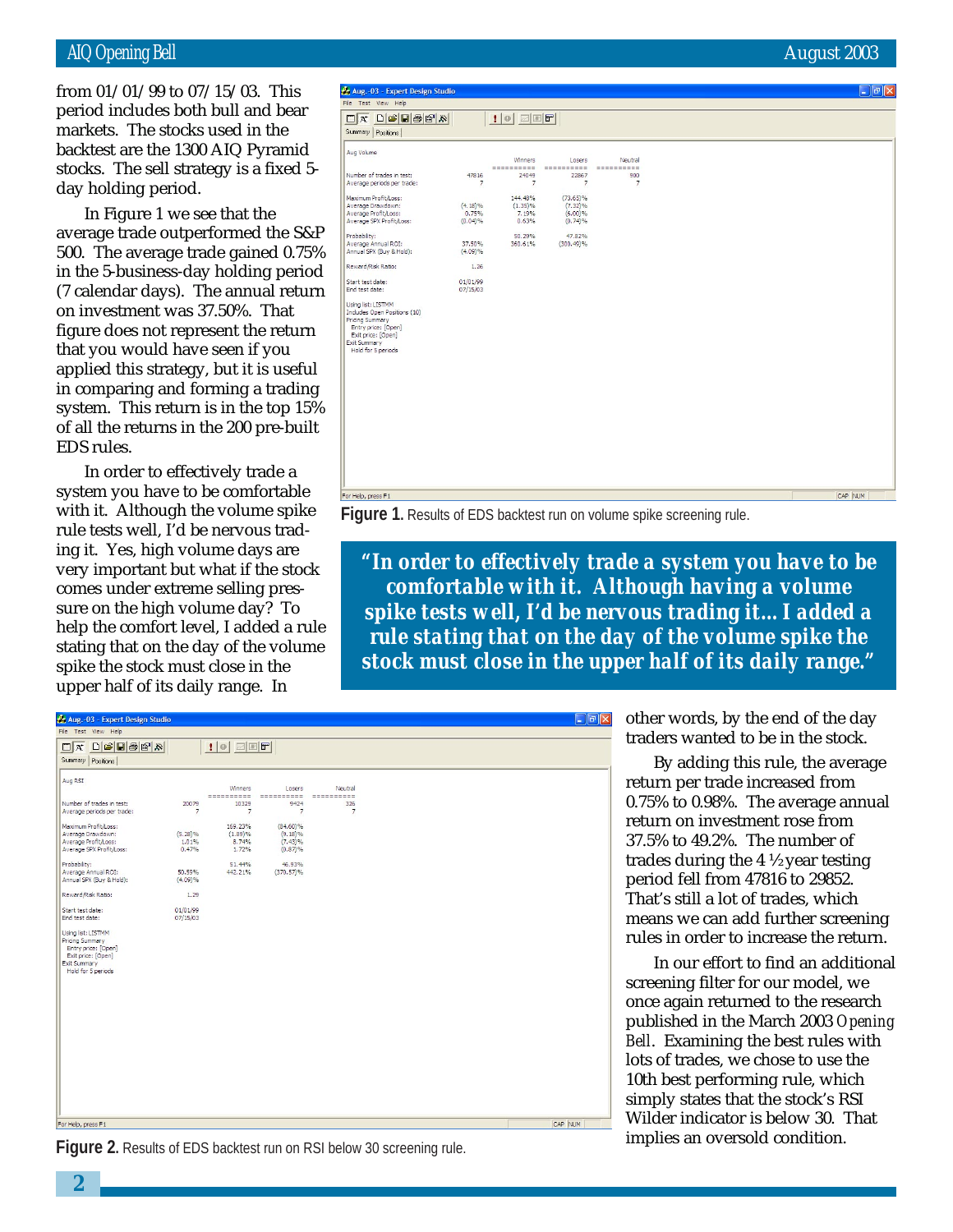#### August 2003 AIQ Opening Bell

In **Figure 2** we show the results of testing the rule which requires the RSI Wilder indicator to be below 30. Similar to our first test, a fixed 5-day holding period was used on a time period that covered both bull and bear markets. The average trade gained 1.01% versus an equivalent trade in the S&P 500 of 0.47%. There were over 20,000 trades. This screening technique can effectively be used on its own but with so many trades it is easy to apply more rules.

For our final short-term trading model, we combined the volume spike rule with the oversold RSI Wilder rule. Here is our final model:

- The stock's daily volume must be at least twice its average.
- The stock must close in the upper half of its daily trading range.
- The stock's RSI Wilder indicator is below 30.

AIQ Charts Draw Explore **⊡鱼④ W m th w ++++ ER Ø Q M A A A A A A A A A A A A A A A A**  $\Box$   $\oplus$  $\overline{\mathbb{R}}$ IGL 06/25/03 (16 - 56) Date:<br>Close: 6.53<br>High: 6.56<br>Low: 6.2<br>Open: 6.32  $\begin{array}{c} 0.17 \\ (0.24) \\ 0.2 \\ (0.48) \end{array}$ **IMC GLOBAL INC** (Daily) .<br>, ┉╸╺╍╍┈┈<br>┞<sup>┍</sup>┞┝<sup>┡</sup>┖<sup>┝┞</sup>┖┖╟┝┍┞<sub>┝</sub>┍┖┝┍┶┶╒<sup>┍┍</sub></sup> 1000 亚紫彩 医制 9.728 9 216 ER Up: 16 Down 56 ZigZag 6.53 8.704 Upper BB<br>Lower BB<br>Lower ESA<br>Upper ESA 8.89 6.22<br>8.68 8.192 7.1<br>8.44<br>6.6<br>7.64<br>8.69<br>8.85<br>9.38 7.68 ¥ Upper AIQ  $F^{\frac{1}{2}E^{\frac{1}{2}}E^{\frac{1}{2}}E^{\frac{1}{2}}E^{\frac{1}{2}}E^{\frac{1}{2}}E^{\frac{1}{2}}E^{\frac{1}{2}}E^{\frac{1}{2}}E^{\frac{1}{2}}E^{\frac{1}{2}}E^{\frac{1}{2}}E^{\frac{1}{2}}E^{\frac{1}{2}}E^{\frac{1}{2}}E^{\frac{1}{2}}E^{\frac{1}{2}}E^{\frac{1}{2}}E^{\frac{1}{2}}E^{\frac{1}{2}}E^{\frac{1}{2}}E^{\frac{1}{2}}E^{\frac{1}{2}}E^{\frac{1}{2}}E^{\frac$ 7.168 Lower Alu<br>21d ST MA<br>50d IT MA<br>100d LT MA 6.656 6.144 21d High  $0.55$ <br>42.63<br>8.83<br>(0.5) MnyFlow<br>P-Vol<br>RSMD Ind<br>MACD  $\mathsf{M}$ J A Volume 98304 Phase  $(13.47)$ DirMo  $[29.81]$ 65536 VA Pct 9.68 32768 **SVMA**  $(0.36)$ <mark>A RSI Wil</mark><br><mark>V</mark> TCI 27.88<br>52.95) 6.53<br>6.53<br>62)<br>15.68 PtFig<br>Trend Score<br>Stochastic **RSI** Wilder 96 OBV<br>VP Trend<br>Volatility<br>OBV Pct 872.5 64  $(6.98)$ 66.17 06.17<br>(21.29)<br>77.66<br>114850  $32$ UBY Pet<br>Vol Osc<br>SplitVol<br>SK-SD<br>MACD Osc  $\Omega$  $\mathbb{R}$  | ER  $3.91$ <br>[0.04]  $ER$   $\vert$   $\vert$ elo, press F:

**Figure 3.** Daily chart of IMC Global. Stock passed screen on 6/25/03 when it closed near its high for the day with unusually high volume and an RSI value below 30.

*"For our final short-term trading model, we combined the volume spike rule with the oversold RSI Wilder rule…The average annual return on investment leaped to 116%."*

backtest of the model. Notice that when we combine the strategies found in Figure 1 and Figure 2, the number of trades is dramatically reduced. Still, with 2014 trades there are plenty of selections. The return per trade dramatically jumped. The

Here is the EDS code:

#### **Volume if [volume] >= [volume esa] \* 2.**

#### **Price if [close]>([high]+[low])/2.**

**RSI if [RSI Wilder]<30.**

#### **Allworks if Volume and price and RSI.**

This technique is simple and straightforward. That will help it to continue to work in the future. **Figure 3** shows an example of a recent stock selection. IMC Global (IGL) passed our model on June 25 when it had extremely heavy volume, an RSI below 30, and closed near its daily high. This stock would have passed the screening on the previous day except it failed to close in the upper end of its range.

While simple, the model is highly effective. **Figure 4** shows a



**Figure 4.** Results of EDS backtest run on final stock selection screening system.

**3**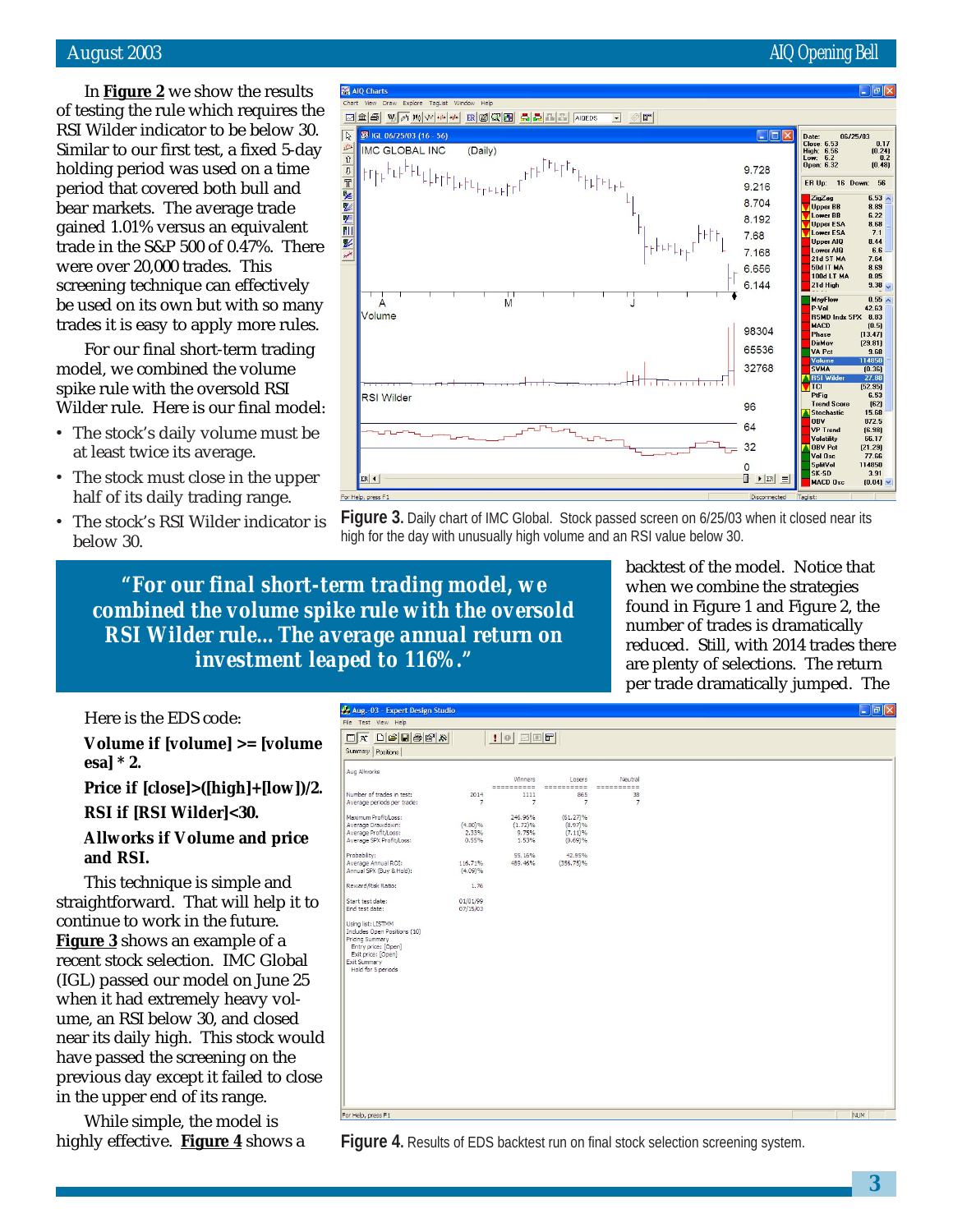#### AIQ Opening Bell August 2003

investment leaped to 116%. average trade gained 2.33% compared to a gain of 0.55% in the S&P 500. The average annual return on

How does it perform on S&P 500 stocks? Using the same 5-day holding period and a time period from 01/01/99 to 07/15/03, the average trade gained 1.28% for an average annual return on investment of 64%. There were 672 trades.

Our tests show that the model is highly effective in screening for stocks with short holding periods. It does not, however, say how much money would have actually been made using the system. There are too many assumptions. The largest assumption being that one could act on every trade. That's impossible. Eventually, a portfolio is fully invested.

To get a more accurate picture of how the strategy would have performed, we will use AIQ's Portfolio Simulator. As inputs, we used today's S&P 500 database and ran a test dating back to 01/01/99. In addition to using the 5-day holding period, we also applied a 90% principal protect. Each stock purchase represented 10% of the portfolio value and 10 positions represented a fully invested portfolio. No stock could be purchased unless there was sufficient cash in the portfolio. A discount brokerage rate was used.

The results are found in **Figure 5**.

*"These are backtests and past performance does not guarantee future returns. We've seen, however, that previous EDS models that were published in the Opening Bell have stood the test of time. I believe this one will as well."*

Although the number of winning trades is only slightly higher than the number of losing trades, the

return. Results are higher when the model is run on a larger database.

and the portfolio gained 21% over the time period. The S&P 500 fell

over the

period.

same test from the start of the bear market through July 15, 2003 produced a 32% total

These are backtests and past

same time Running the performance does not guarantee future returns. We've seen, however, that previous EDS models that were published in the *Opening Bell* have stood the test of time. I believe this one will as well.

A link to this EDS model is attached with the newsletter. In addition, the model can be downloaded at AIQ's web page at *www.aiqsystems.com.*

*David Vomund publishes VIS Alert, a weekly investment newsletter. For sample issues, visit www.visalert.com.*

Figure 5. Portfolio Simulator test results for the final stock screening system. All positions were held for a fixed period of five days. System outperformed S&P 500 by wide margin.

average return per trade is 0.39%

| <b>Account Statistics/Analysis</b>                                                                                                                                                |                                                          |                                                 |                                                       |                                                                                                                                                                                                                 |  |
|-----------------------------------------------------------------------------------------------------------------------------------------------------------------------------------|----------------------------------------------------------|-------------------------------------------------|-------------------------------------------------------|-----------------------------------------------------------------------------------------------------------------------------------------------------------------------------------------------------------------|--|
| Start date:<br>End date:                                                                                                                                                          | 01/01/99<br>07/16/03                                     | Winners                                         | Losers                                                | Neutral                                                                                                                                                                                                         |  |
| Number of trades:<br>Average periods per trade:                                                                                                                                   | 544<br>6                                                 | ==========<br>275<br>7                          | =======<br>269<br>6                                   | =======<br>0<br>0                                                                                                                                                                                               |  |
| Maximum Profit/Loss:<br>Average Drawdown:<br>Average Profit/Loss:<br>Average SPX Profit/Loss:                                                                                     | $(4.47)\%$<br>0.39 <sup>2</sup><br>$(0.09)$ %            | 55.65 %<br>$(1.44)$ %<br>6.45%<br>$0.81 \times$ | $(31.54)$ %<br>$(7.56)$ %<br>$(5.80)$ %<br>$(1.01)$ % |                                                                                                                                                                                                                 |  |
| Probability:<br>Average Annual ROI:<br>Annual SPX (Buy & Hold):                                                                                                                   | 20.41 %<br>$[4.20]$ %                                    | 50.55 %<br>323.65 %                             | 49.45 %<br>$[317.46]\%$                               |                                                                                                                                                                                                                 |  |
| Reward/Risk Ratio:                                                                                                                                                                | 1.14                                                     |                                                 |                                                       |                                                                                                                                                                                                                 |  |
| Portfolio:<br>Starting Balance:<br>Ending Balance:<br>Gain/Loss:<br>Gain/Loss %:<br>Annualized:                                                                                   | 100000.00<br>121002.55<br>21002.55<br>21.00%<br>$4.29\%$ |                                                 |                                                       |                                                                                                                                                                                                                 |  |
| Account default strategy:<br>Volume Spike with low RSI<br>Using list: SP500<br>Pricing Summary:<br>Entry price: [Open]<br>Exit price: [Open]<br>Entry Summary:<br><b>Allworks</b> | Exit Summary:<br>Hold for 5 periods<br>Cap. Prot. 90%    |                                                 | Capitalization<br>Leverage = $0\%$                    | 10.00% of portfolio value<br>Computed every 20 days<br>No more than 3 new trades per day<br>No more than 10 open positions.<br>Capital reserve of at least 400<br>Initial requirement for short positions = 50% |  |
|                                                                                                                                                                                   |                                                          | 0K                                              | Print                                                 |                                                                                                                                                                                                                 |  |
|                                                                                                                                                                                   |                                                          |                                                 |                                                       |                                                                                                                                                                                                                 |  |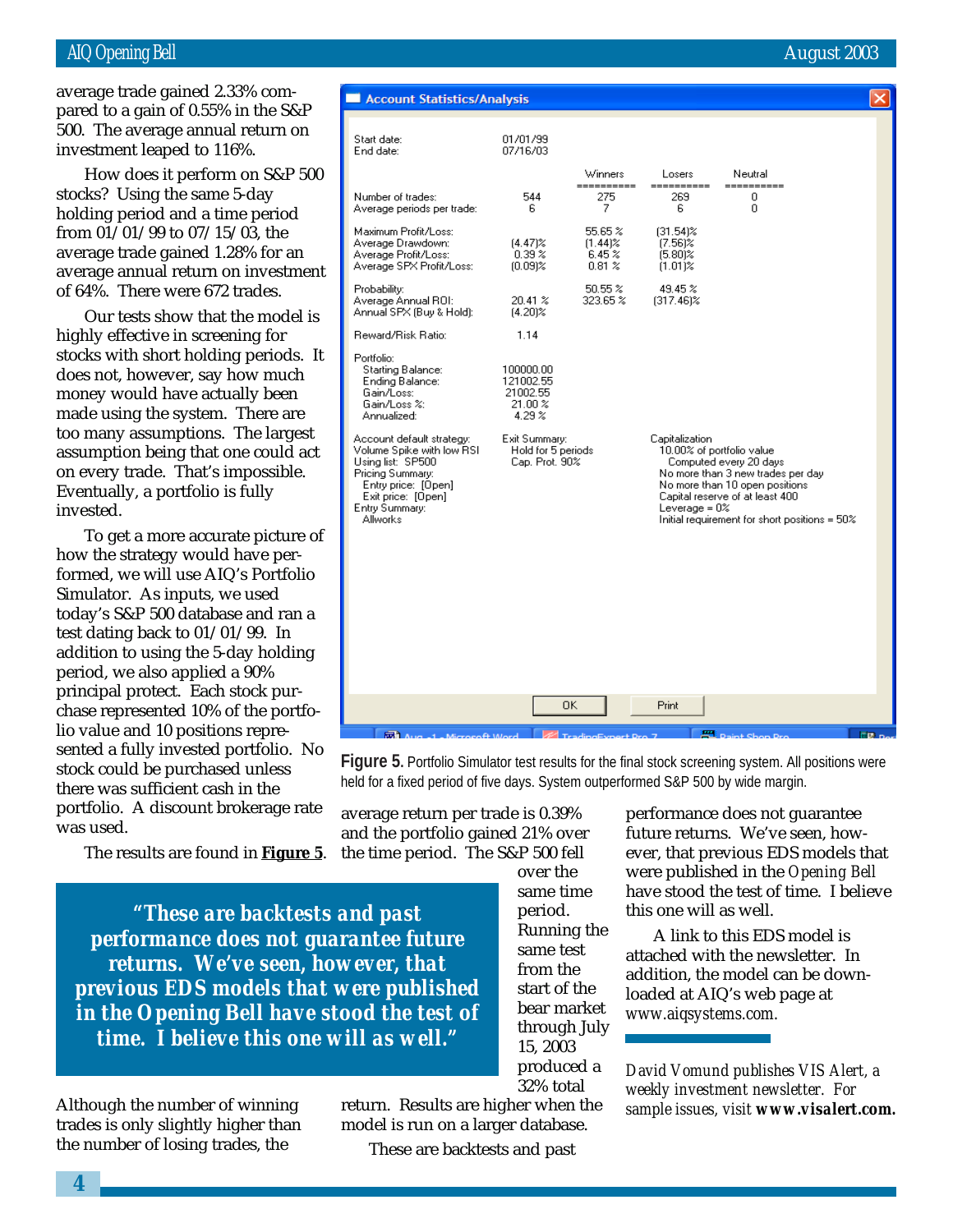### *Understanding AIQ's US Score*

## **'US Score' Is Widely Used Market Timing Tool – Plus It Helps Keeps Your Emotions In Check**

**By David Vomund**



n article on the US Score and how it can be used to control your emotions appeared in last Score and how it can<br>be used to control<br>your emotions ap-<br>peared in last<br>December's *Opening Bell*, and since

ll at a<br>ning r<br>icle, v<br>havio<br>tter u<br>rks. that time this score has been widely followed and has served traders well. Based on AIQ's Expert Rating technology, the US Score is working well at a time when the market timing ratings have faltered. In this article, we'll take a close look at the behavior of the US Score to gain a better understanding of how it works.

Expert Ratings are either "confirmed" or "unconfirmed." A confirmed buy signal occurs when a stock has a recent Expert Rating up signal of 95 or greater along with an increasing Phase indicator. The opposite is true for confirmed sell signals. Unconfirmed signals, however, occur when there is an Expert Rating of 95 or greater but the Phase indicator fails to move in the direction of the signal. It is the



**Figure 1.** Daily chart of the S&P 500 with the Stochastic indicator plotted in lower window. Arrows show short-term price inflection points and US Scores computed for S&P 500 stocks. Notice that US Scores tend to mirror Stochastic values.`

site.

found near the top of the report. A US score of 80-20 implies that of the stocks giving unconfirmed signals, 80% are on the buy side and 20% are

*"When a lot of stocks are giving unconfirmed AIQ Expert Rating buy signals, a market rally may be near. Conversely, when a large number of stocks are giving unconfirmed AIQ sell signals, a market decline may be approaching."*

unconfirmed signals that are of interest.

AIQ's Market Log report lists the percentage of stocks giving unconfirmed signals (US). The US Score is

stocks are giving unconfirmed AIQ sell signals, a market decline may be approaching.

In the December *Opening Bell* article, we suggested that the US

Score can be used to control your emotions. That is, don't buy when the sell side number of the US Score is more than 85 (85% of the stocks are giving sell signals). Conversely, don't short when the buy side number is more than 85 (85% of the stocks are giving buy signals). Unfortunately, your emotions usually tell you to do just the oppo-

Since the US Score measures unconfirmed signals, it serves as an overbought/oversold indicator. As the market heads lower, many stocks give AIQ buy signals. Yet they are unconfirmed buy signals because the stocks are moving lower. Whenever the US Score indicates a large number of buy signals you can be assured that the market is falling. Once the market rises, many of the

on the sell side. The US Score

can be used as a market timing tool. When a lot of stocks are giving unconfirmed AIQ Expert Rating buy signals, a market rally may be near. Conversely, when a large number of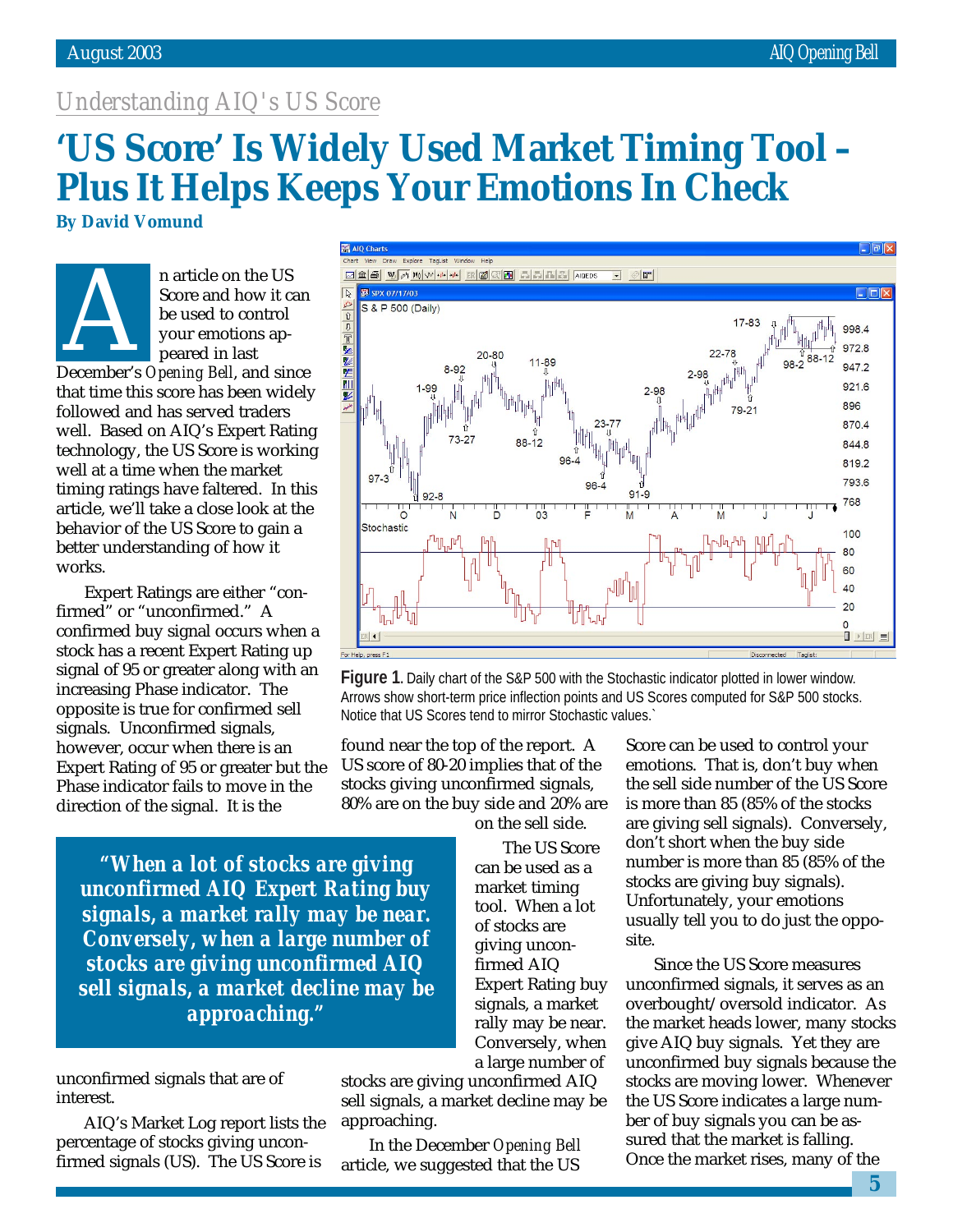signals become confirmed and the US Score turns more neutral. The opposite occurs when the market rallies.

Looking at the overbought/ oversold indicators, the one that most resembles the action of the US Score is the Stochastic. When the market rallies, the Stochastic moves above 80 representing an overbought condition. That can be an indication that no new long positions should be added. A Stochastic sell signal occurs when the indicator falls below 80. Conversely, when the market is falling the Stochastic will

entire rally. At nearly all of the swing highs and lows, the US Score and the Stochastic were in agreement.

There are cases where the two indicators diverge. On the last day shown in Figure 1, the

S&P 500 had fallen enough to generate a high percentage of stocks giving unconfirmed buy signals but the Stochastic had not yet fallen to

*"The US Score can be used to control your emotions. That is, don't buy when the US Score has more than 85% of the stocks giving sell signals. Conversely, don't short when the US Score has more than 85% of the stocks giving buy signals."*

hit oversold when it falls below 20.

**Figure 1** shows the US Score calculated on the S&P 500 stocks along with the Stochastic indicator. Notice the similarities. At the start of the chart in late September, 97% of the stocks giving unconfirmed signals were on the buy side. The Stochastic also moved below 20. The actual low came in early October when there was a high percentage of stocks giving buy signals and the Stochastic was still oversold.

The market rallied and in mid-October 99% of the stocks giving unconfirmed signals were on the sell side. About that same time, the Stochastic moved above 80 and hit overbought.

During the spring rally, the US Score had a high percentage of stocks on sell signals but there wasn't a serious correction. At the same time, the Stochastic remained at or near overbought during the

By studying a chart of the Stochastic, we can learn the behavior of the US Score. Specifically, the overbought and oversold readings tend to time the market

oversold.

very well when the market is drifting sideways. When the market is near the top of its trading range, the US Score tends to have a high percentage of sell signals. Along the

*technology, the US Score is working well at a time when the market timing ratings have faltered."*

*"Based on AIQ's Expert Rating*

same lines, when the market is near the bottom of its trading range, then there is often a high percentage of

stocks giving unconfirmed buy signals.

When a trend develops, then the signals in the direction of the overall trend are very accurate but the signals against the trend are less effective. During the bear market, the best shorting opportunities were often marked by a bearish US Score. Once a prolonged bull emerges, the opposite will be true.

I repeat, the US Score is helpful in market timing and in keeping your emotions in check. It is not foolproof, however. It is important to determine the trend of the market before deciding how to apply the US Score. Similar to the Stochastic, the US Score works best in a nontrending market.

#### **Market Review**

fter experiencing a very strong April and May, the market was stuck in a trading range in June and July. For the S&P 500, the upper end of the trading range was 1015 and the lower end was 973. The eventual break of this trading range may tell the direction of the next trend.

As a result of the trading range, the S&P 500 had minimal gains in July, rising 1.62%.

The Nasdaq was stronger than the S&P 500 and had a more positive chart pattern. It broke above its trading range on July 7 and retested the breakout in mid-July. For the

month, the Nasdaq Composite rose 6.91%.

Not surprisingly, the strongest sectors were those typically associated with Nasdaq stocks. Biotechnology rose 13% and Electronics rose 12%. Basic Materials performed well, gaining 9%.

Energy and utility stocks were the losers in July. Energy Services fell 8%, Utilities fell 6%, and Energy fell 3%.

August is historically a bad month for the Dow and we all know about September and October. We'll see if fall weakness brings a buying opportunity this year.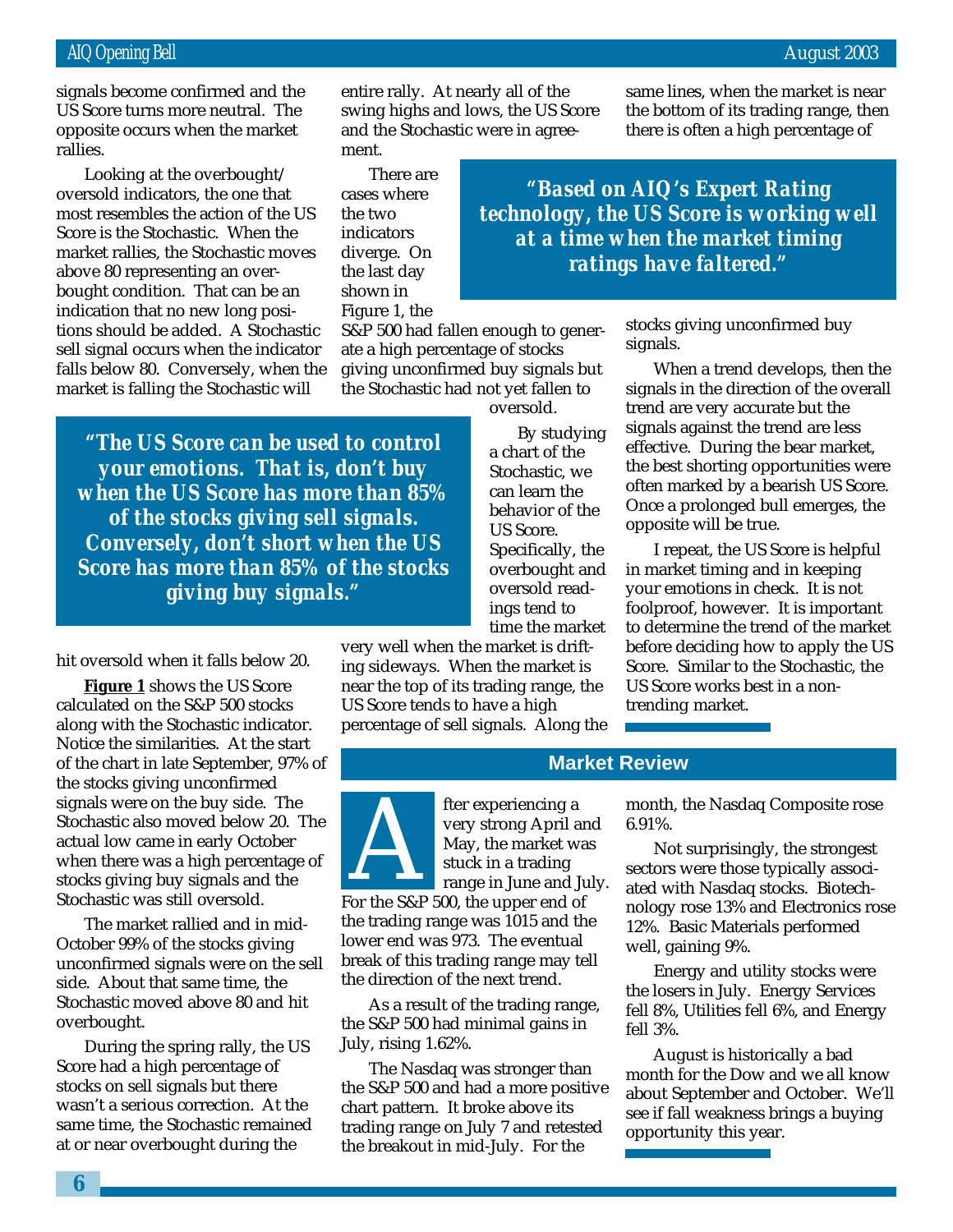#### *Afraid to Trade?*

## **Successful Traders** *Believe* **They Can Succeed — This Confidence Is the Gateway to Power**

#### **By David Vomund**

any of us have seen a perfect trade go by exactly as we predicted it would. The problem was…we a perfect trade<br>
a perfect trade<br>
exactly as we p<br>
dicted it would<br>
problem was...<br>
weren't in it. We watch stocks behave as predicted but are afraid to put money to work for fear of picking the one stock that won't work. After three years of a brutal market, many people want to begin trading again but they don't for fear of getting burned.

without a firm belief in your system and your ability to trade the system, your results will disappoint. The human mind can be a very powerful tool, or an unbelievably destructive one. Your belief about your trading ability and potential will ultimately affect your trading decisions. Successful traders share a common belief: *they can succeed*. This confidence is the gateway to power.

As a trader, your goal is to develop a positive trading environment. It's about developing a plan

> that has the potential to succeed. This takes work.

In this issue's cover article we've produced an effective Expert Design Studio (EDS) model. While this model

tests well, it won't initially work for you. That's because you have little confidence in it. Knowing that we

like it might allow you to begin trading it but once there is a losing streak, you'll question the model's validity. You'll question our ability to create and publish good models. Finally, you'll stop

following it or will switch to another system.

You can't rely on us, or anyone else, to give you confidence in a model. You have to build confidence by relying on your own abilities. Backtest the system. Look closely at its trades. Paper trade the model. Only after you test a model will you believe in it. Once you believe in it you'll have confidence to act on it. Because you acted confidently on it, you will gain results. Because you gained results you will have a greater belief in your potential. That's a positive cycle. That's what you strive for.

Gaining confidence in a system may involve a manual backtest or walk-forward paper trading. If you prefer a more automated approach, it will involve EDS backtests along with Portfolio Simulations. Your success lies in market knowledge and system awareness.

Do your homework before you enter the market. This is easy but can also be time consuming. How many times have you said, "Every time I see this setup, X always happens." That's the beginning of your plan! Creating and backtesting an EDS model helps. It forces you to consider exactly what the entry point is. It requires you to determine what

*"You have to build confidence by relying on your own abilities. Backtest the system. Look closely at its trades. Paper trade the model. Only after you test a model will you believe in it. Once you believe in it you'll have confidence to act on it."*

the stop will be.

Running EDS backtests of your plan will help you to gain confidence. When the model is complete, run Portfolio Simulations. This forces you to consider money management decisions. Through your research and your work sheets,

*"To have confidence you must have a solid belief system…without a firm belief in your system and your ability to trade the system, your results will disappoint."*

A proper attitude is essential in good trading. Negative thoughts lead to negative returns. Even if you have an outstanding trading system, your trading results will suffer if you can't always follow the system for fear of being wrong.

An article by Dr. J.D. Smith that was reprinted in the May 2003 *Opening Bell* dwelt on the attitudes of a successful trader, summarized by the DOFPIC concept. The "C" in DOFPIC stands for confidence. At this stage of the market cycle, confidence is the most difficult attitude to master. Both amateurs and professionals alike have been humbled during these last three years.

To have confidence you must have a solid belief system. AIQ provides the tools necessary to effectively trade the market but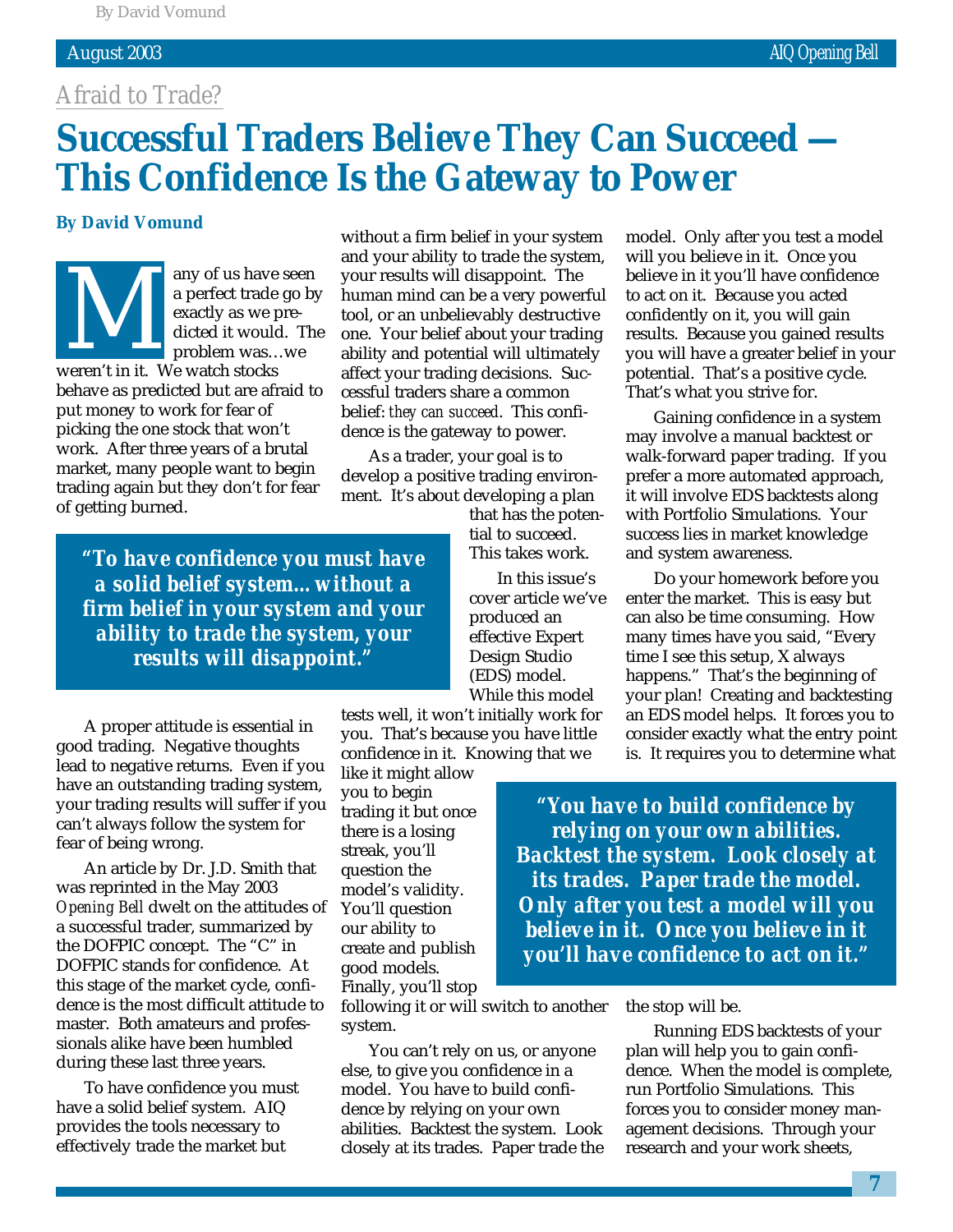you'll learn the good and bad aspects of your trading plan.

this work ahead of time, because the It's very important that you do last time that you are objective about the market is before you enter it. Once you enter the market you'll have all the components of the trade figured out ahead of time so you'll be subject to actions that represent your ideas.

Without a plan, you'll go into a trade without a sell rule and you'll find yourself saying, "Well, I really don't want to get out yet and I don't want to be wrong so I'll ride it out a while longer." What happens is that you end up riding it out too long, and you're hit with a loss far greater than it would have been if you had stuck to a plan.

Many times it takes more than running EDS backtests and Portfolio Simulations to gain confidence in a system. You may choose to also paper trade the account for a while. You may also choose to put the model aside for a few months and then see how it would have performed. I gain a lot of confidence in the models we've published in the *Opening Bell* when we do follow-up

### **AIQ Opening Bell Newsletter**

**David Vomund, Publisher G.R. Barbor, Editor P.O. Box 7530 Incline Village, NV 89452**

AIQ Opening Bell does not intend to make trading recommendations, nor do we publish, keep or claim any track records. It is designed as a serious tool to aid investors in their trading decisions through the use of AIQ software and an increased familiarity with technical indicators and trading strategies. AIQ reserves the right to use or edit submissions.

While the information in this newsletter is believed to be reliable, accuracy cannot be guaranteed. Past performance does not guarantee future results.

**© 1992-2003, AIQ Systems**



**Figure 1.** Daily chart of Apollo Group. In late Feb. of 2003, stock looked like a potential winner.

articles that continue to show good results. It's nice to see models work as you move forward in time.

Once you are ready to trade a system, concentrate on your actions. Make sure they are consistent with your backtest. If your trading plan is good, you can see the potential for success immediately. However, sometimes your results do not reflect that potential. If so, you must determine if you followed the plan or deviated from it.

If you follow the plan and have disappointing initial results, make sure they are consistent with your testing. In our cover article in this issue, there was a period in 2003 where 10 out of 12 trades were losing positions. The next ten trades were winners. To give up on the model after the losing trades would have been a mistake.

If, however, your results were disappointing because you didn't follow the plan, then it implies your confidence level was not as it should be. Run more backtests and paper trade until you are ready.

Another pitfall is that you don't act on the buy date and when the

stock is a winner you buy at a much higher price. Instead, your focus should be on finding the next winning trade. As an example, I recommended Apollo Group (APOL) in my VISalert.com newsletter but failed to act on it myself. APOL had all the ingredients I like—a long sideways consolidation period with a very strong Money Flow (**Figure 1**). It turned into a huge winner. Do I wish I had bought it? Definitely yes. Does it bother me? No, it is off my radar screen.

As you trade, assume that all your trades are created equal. This means that all the trades within your plan are important, none are better than the others. If you abandon some of the trades in the plan, then you abandon the plan itself. Your results are not based on just one trade, but on a series of trades. If you have confidence in the plan, you believe in its potential and execute it without emotion.

**8**